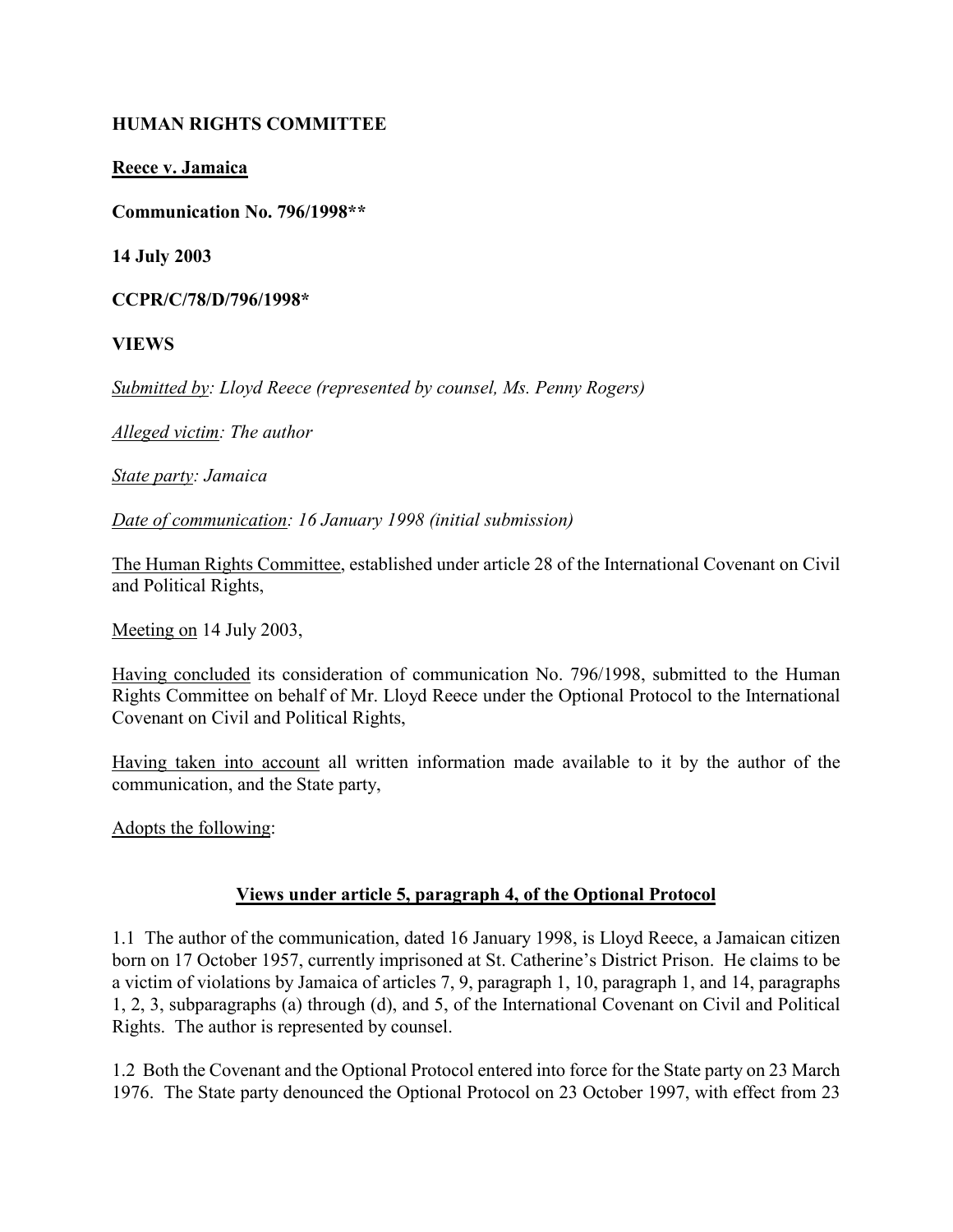January 1998.

#### The facts as submitted by the author

2.1 The author was arrested on 13 January 1983, and charged with two counts of murder with respect to events that occurred on 11 January 1983. At the preliminary hearing, he was assigned a legal aid trial lawyer. At trial before the Clarendon Circuit Court, from 20 to 27 September 1983, the author pleaded not guilty to both counts but admitted to having been at the scene of the murders when they took place. He was convicted by jury on both counts and sentenced to death.

2.2 Immediately upon his conviction and sentence, the author filed a notice of appeal and requested that the Court of Appeal grant him legal aid. A legal aid lawyer was assigned to him, but the author was not informed of the date of the appeal hearing, nor was he permitted any access to his lawyer to provide him with any instructions. He was not present at the appeal hearing on 2 October 1986, and was not informed of what occurred at the hearing beyond refusal of the appeal. On 13 November 1986, the Court of Appeal dismissed his appeal.

2.3 On 4 May 1988, the author filed a notice of intention to petition the Judicial Committee of the Privy Council. On 21 November 1988, the Judicial Committee dismissed the author's petition without reasons and refused leave to appeal.

2.4 On death row, the area to which the author was confined was also used by prisoners who were mentally ill and who, on occasion, attacked fellow prisoners. The author also refers to reports of random beatings and brutal warders.<sup>1</sup> He complained of insanitary conditions, in particular of waste littering the area and the constant presence of unpleasant odours. He refers to further reports of the digging of pits for excrement and overwhelming stenches.<sup>2</sup> Slop buckets of human waste and stagnant water were emptied only once daily in the morning. Running water was polluted with insects and excrement, and inmates were required to share dirty plastic utensils. The daily time the author was allowed out of his cell was severely limited, sometimes to less than half an hour. These conditions caused serious detriment to his health, with skin disorders and eyesight problems developing. While he had been referred to an eye specialist by the prison doctor in 1994, he had not been allowed to see such a specialist by the time of the communication. Moreover, when he sustained a chipped bone injury to his finger in an accident, he was not taken to hospital until two days after the accident, making it impossible for the finger to heal properly and affecting his ability to write.

2.5 In April or May 1995 the author's sentence of death was commuted to life imprisonment by the Governor-General.<sup>3</sup> The commutation was accompanied by a determination that seven years from the date of commutation had to elapse before the length of any non-parole period could be considered. He was not informed of the decision to commute his sentence until after the event and never received any formal documentation in relation to the decision. The author had no opportunity to make any representation in relation to the decision to commute his sentence or to the decision concerning the non-parole period. He remains imprisoned at St.Catherine's District Prison.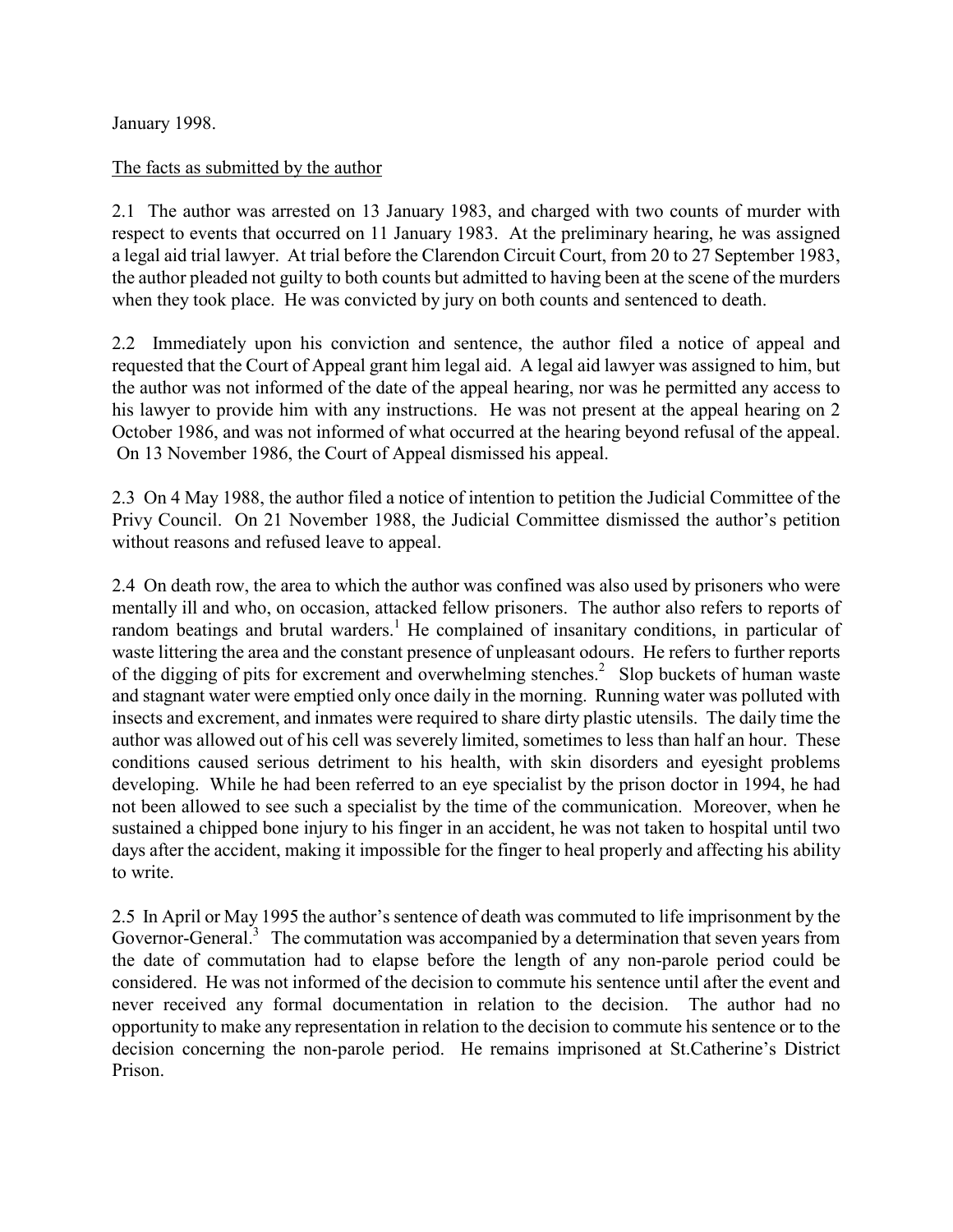#### The complaint

3.1 The author claims a violation of article 14, paragraph 3 (b), because he had inadequate time and facilities to prepare his defence at trial, and inadequate communication with counsel of his choice. He argues that his detention up until trial made it doubly important that he was able to give detailed instructions to counsel. However, prior to his preliminary hearing, he was only able to speak to his legal aid lawyer for half an hour. Moreover, he was unable to have another audience with his lawyer before or after the trial. During the time of pre-trial detention, the legal aid lawyer never visited the author and did not review the case with him at all in preparation for the trial. As a consequence, no witnesses were called on his behalf at trial. He was only able to speak to his lawyer directly from the dock, while the trial was actually in progress, and many of his instructions were simply ignored. He was further unable to go through the prosecution statements with his lawyer, who failed to point out significant discrepancies in the prosecution's evidence. The author contends that at one point at trial he informed the judge that he was unsatisfied with his legal representation, but was told that the only alternative would be for him to represent himself.

3.2 The author further alleges a violation of article 14, paragraph 3 (e), in that he had insufficient opportunity to examine, or have examined, the witnesses against him at trial, and to obtain the attendance and examination of witnesses on his behalf under the same conditions as witnesses against him. His lawyer made no attempt to accede to his request to call certain witnesses on his behalf, in particular, a serving Jamaican police officer, who had testified at the preliminary hearing that other police officers investigating the murders had planted evidence on the author.<sup>4</sup> The author submits that the primary reason why witnesses were not traced and called was that legal aid rates available to counsel were so inadequate that they are unable to make such enquiries.

3.3 The author claims a violation of article 14, paragraph 1, in that the trial judge's directions to the jury were inadequate. While the author acknowledges that it is generally for domestic tribunals to evaluate the facts and evidence in a particular case, he alleges that in the circumstances of his own case the judge's instructions were so "wholly inadequate" so as to amount to a denial of justice. Firstly, the author contends that the judge made remarks as to the possible guilt of another party, without at the same time warning the jury as to possible dangers of evidence against the author given by such a person. Secondly, in his summing up the judge made comments allegedly partial to the prosecution, including inviting the jury to draw inferences from counsel's failure to address certain issues. In addition, concerning the author's contention at trial that not all pages of his confession were a true record of his confession, the judge invited the jury to disbelieve the author on the basis that all pages were the same colour, a theory advanced by neither side. Nor did the judge adequately direct the jury on the inferences to be drawn from any statements made by the author which the jury found to be untrue. The judge also invited the jury to compare samples of the author's handwriting without securing expert assistance.

3.4 The author claims a violation of article 14, paragraphs 3 (b) and 5, in that he was not informed of his appeal hearing, that his legal representation was not of his choosing, and that he had no opportunity to instruct the lawyer assigned to represent him on appeal. He wrote several letters to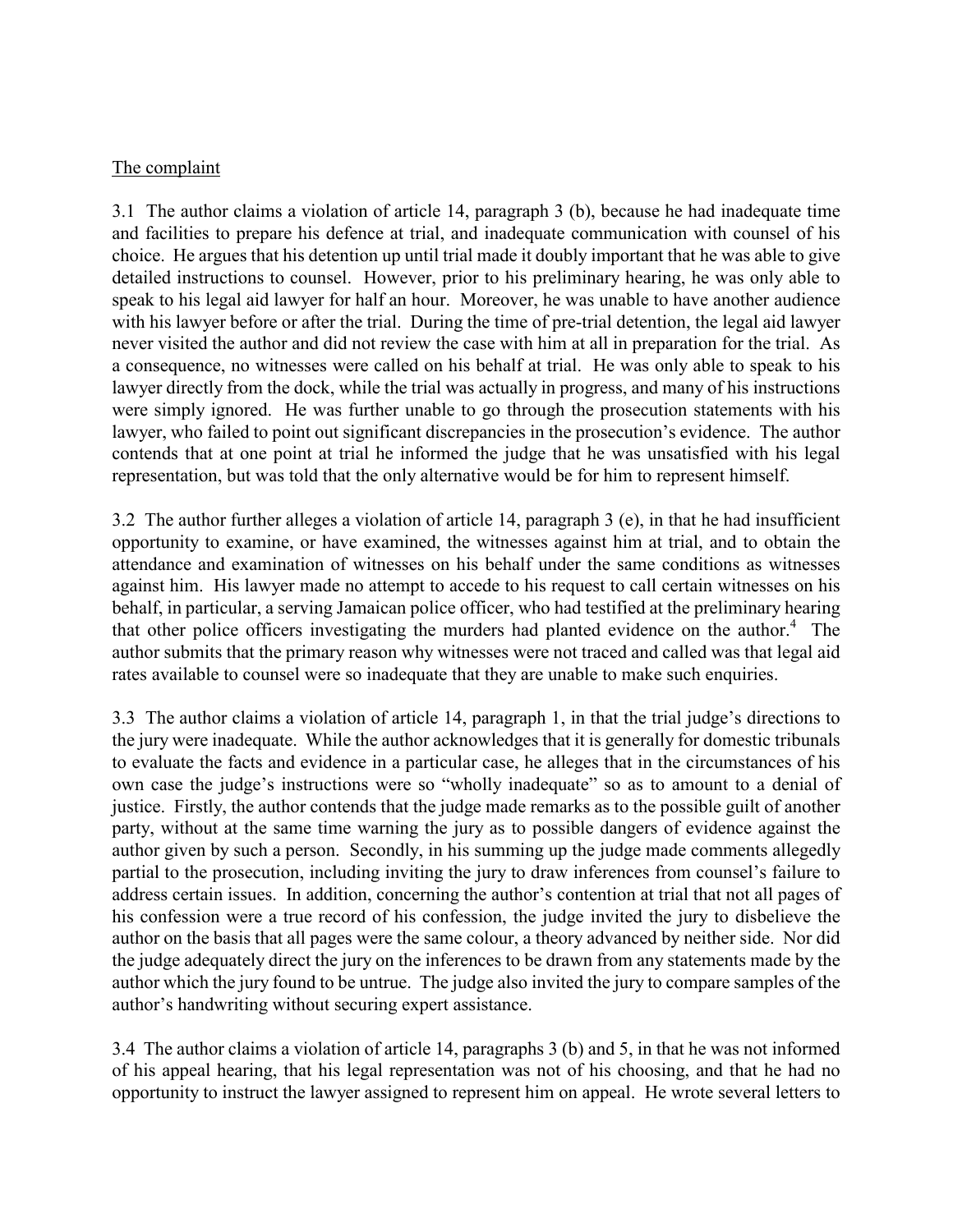the lawyer assigned to his appeal but received no reply. As a result, he had no opportunity to correct inaccuracies which arose during the course of the hearing.

3.5 Further, the author claims a violation of article 14, paragraph 3 (c), in the form of delays in various stages of the judicial proceedings. He points to the lapse of over three years between the filing of his appeal, immediately following his conviction on 27 September 1983, and the dismissal of the appeal on 13 November 1986. He does not know when the trial transcript was prepared, but contends that his counsel was provided a copy some time prior to the hearing of the appeal.

3.6 The author moreover claims a violation of article 14, paragraph 2, in that violations of article 14, paragraphs 1 and 3, which deprive an accused of the safeguards of a fair trial, also amount to a violation of the presumption of innocence. He relies for this proposition on the Committee's Views in *Perdomo et al. v. Uruguay.*<sup>5</sup>

3.7 In addition, the author claims a violation of article 14, paragraphs 1 and 3, subparagraphs (a), (b) and (d), in that he was not given any notice of where or how the decision to commute his sentence was taken, and that neither he nor counsel were given any opportunity to make oral or written representations as to his non-parole period. He was not informed of the material or questions considered or principles applied by the Governor-General, and the proceedings were not held in public. Moreover, the alleged failure to take into account the time the author served in custody prior to commutation of sentence (more than 12 years) when considering his non-parole period, is said to be a violation of his rights under article 9, paragraph 1 of the Covenant, in that he was subjected to arbitrary detention. He contends that the decision to commute his death sentence was effectively an extension of the original sentencing process, and that a non-parole period should have been set at the time the sentence was commuted. The guarantees of article 14 of the Covenant extend beyond conviction to the sentencing process in accordance with a general principle that the "due process requirements" applying at the conviction stage extend to the sentencing process as well. $\frac{6}{10}$  The author contends that he enjoyed none of these guarantees at the point of commutation.

3.8 The author claims a violation of articles 7 and 10, paragraph 1, in the conditions of his imprisonment at St. Catherine District Prison, described in paragraph 2.4 above. The author refers to the Committee's jurisprudence to the effect that imprisonment "in conditions seriously detrimental to a prisoner's health" violate these provisions.<sup>7</sup>

3.9 The author further contends that the mental anguish and anxiety relating to death row incarceration violated articles 7 and 10, paragraph 1. The prolonged isolation over 12 years and enforced idleness exacerbated his mental suffering to the extent that this "death row phenomenon" constituted cruel, inhuman and degrading treatment. The author relies to this end on the jurisprudence of the European Court of Human Rights in Soering v. United Kingdom.<sup>8</sup>

3.10 On exhaustion of domestic remedies, the author contends he was unable to pursue a domestic constitutional challenge because of an inability to raise the requisite funds paired with the unwillingness of the State party to provide State funds for such a purpose.

The State party's submissions on the admissibility and merits of the communication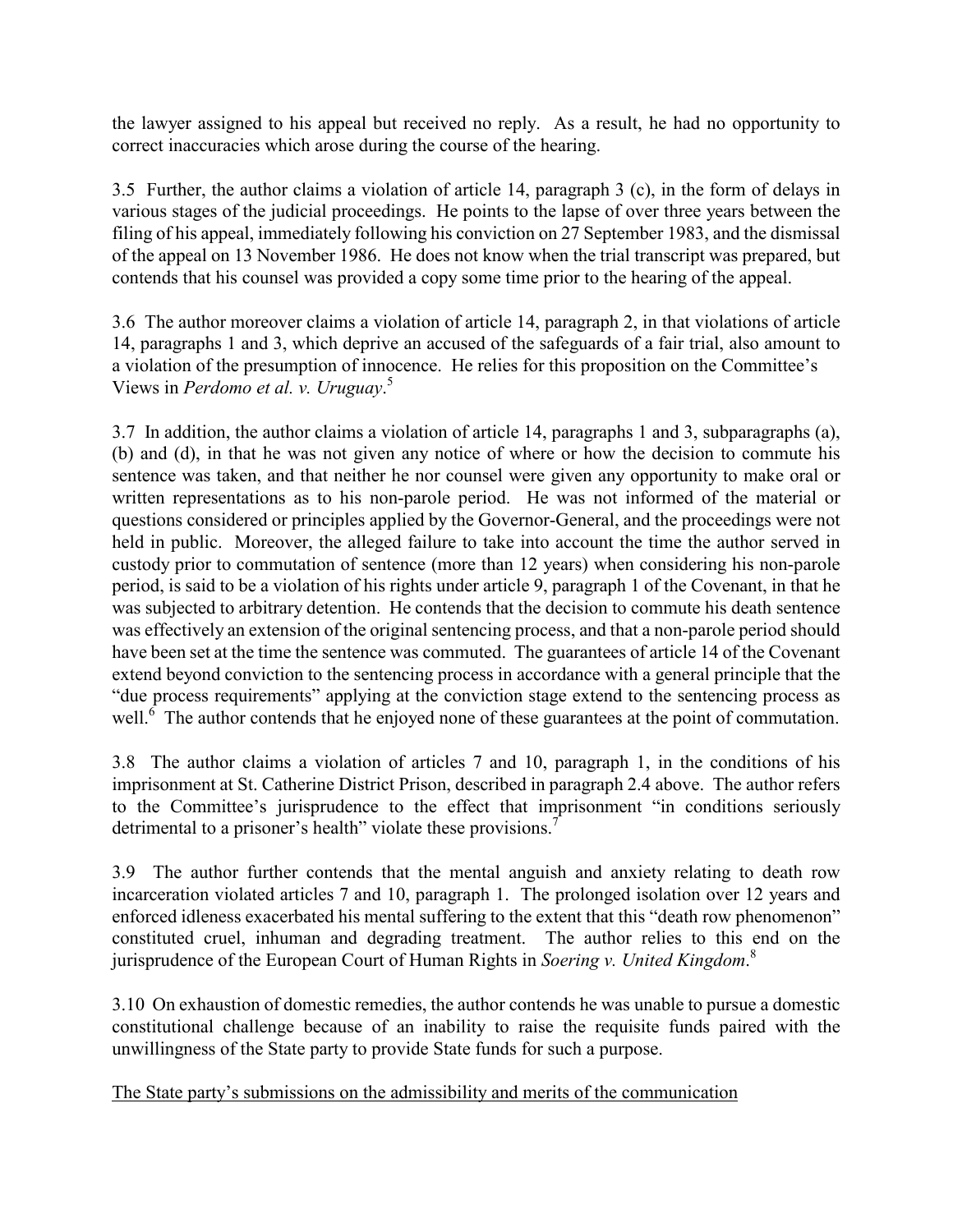4.1 By Note of 2 October 1998, the State party made its submissions on the admissibility and merits of the communication.

4.2 As to the alleged violation of article 14, paragraph 3 (b) and (e), regarding the manner in which the author's legal aid lawyer conducted his trial, the State party recalls that it has consistently maintained that it is not responsible for the manner in which counsel conducts a case. It argues that the State's duty is to appoint competent counsel, and not to interfere with the conduct of the case, whether by act or omission. After appointment, the State party is no more responsible for the performance of legal aid counsel than it would be for the performance of privately retained counsel. The State party applies the same principles to the alleged violations of article 14, paragraphs 3 and 5, in relation to the manner in which counsel conducted the appeal.

4.3 As to the alleged violation of article 14, paragraph 1, in the form of the judge's instructions to the jury, the State party notes the author's acknowledgment that it is generally for the courts of the State to evaluate the judge's instructions to the jury, unless it can be shown that the instructions were clearly arbitrary or amounted to a denial of justice. The State party points out that in the present case the judge's instructions were evaluated by the Court of Appeal in detail and thereafter the Privy Council, both of which found no impropriety. The State party denies that the judge's instructions were such that the Committee should disregard the decision of the appellate courts.

4.4 As to the alleged violation of article 14, paragraph 3 (c), in the form of the three-year period between the lodging of the notice of appeal and the Court of Appeal's judgement, the State party argues that while the delay was longer than desirable, it did not unduly prejudice the author and therefore did not amount to a breach of the Covenant.

4.5 As to the alleged violations of the Covenant arising from the imposition of a non-parole period after the commutation of the author's sentence, the State party denies any incompatibility of the process with the Covenant. It points out that the non-parole period was guided by the Offences Against Persons (Amendment) Act and that all the relevant factors, including any evidence of the author's physical and mental health and so forth, were laid before the Governor-General when the trial judge's report was considered. The State party maintains that the fact that neither the author nor his counsel had the opportunity to make representations did not make the process inherently unfair.

# Subsequent submissions of the parties

5.1 The author made a subsequent submission by letter of 18 December 1998, and the State party made further comments in a Note dated 25 May 1999. Both submissions reiterated their earlier arguments described above.

# Issues and proceedings before the Committee

Consideration of admissibility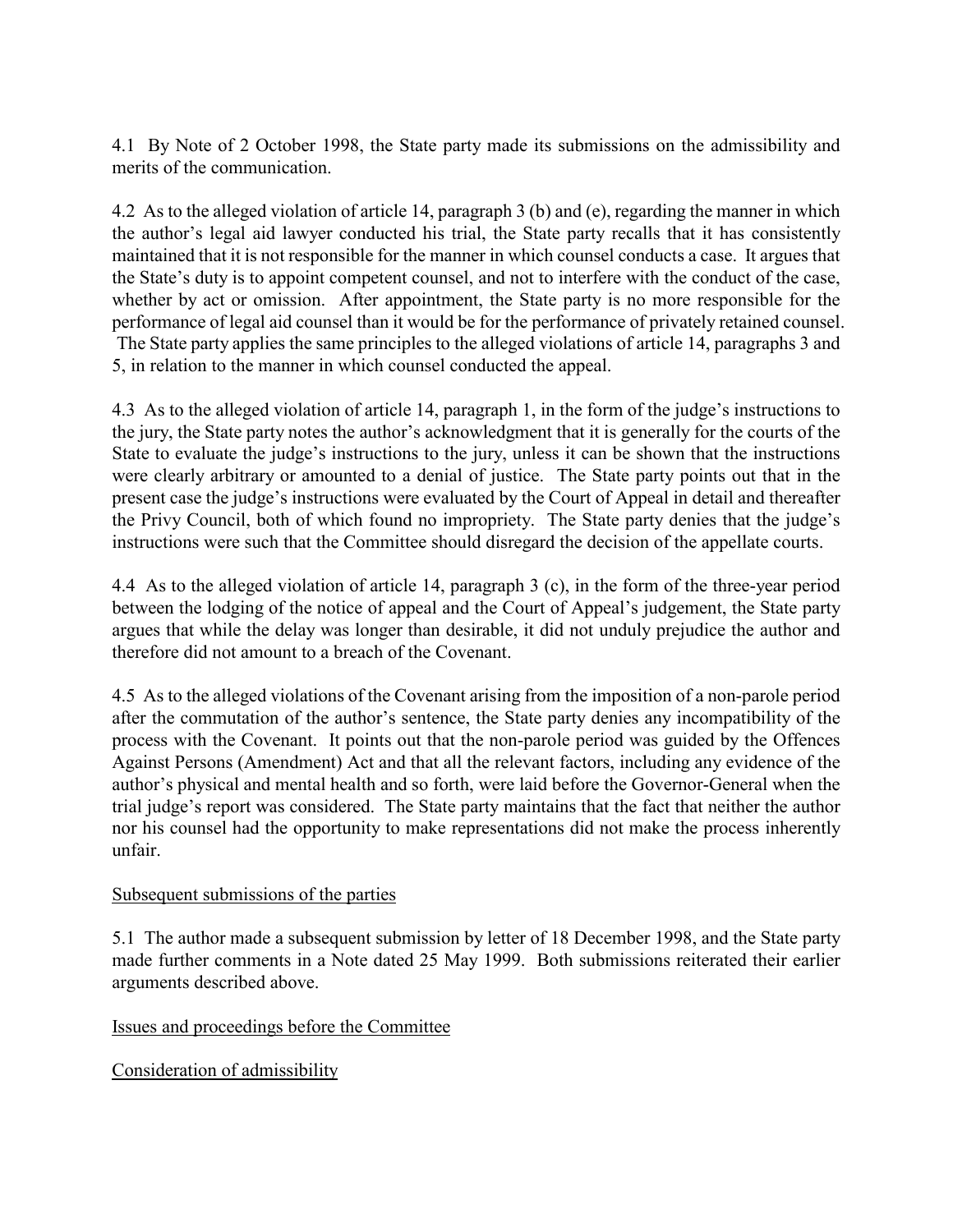6.1 Before considering the claims contained in the communication, the Human Rights Committee must, in accordance with rule 87 of the rules of procedure, decide whether or not it is admissible under the Optional Protocol to the Covenant.

6.2 The Committee notes that at the time of submission of the communication, Jamaica was a party to the Optional Protocol. Accordingly, the withdrawal by the State party from the Optional Protocol on 23 October 1997, with effect as of 23 January 1998, does not affect the competence of the Committee to consider this communication.

6.3 The Committee has ascertained, as required under article 5, paragraph 2 (a), of the Optional Protocol, that the matter is not being examined under another procedure of international investigation or settlement. With respect to the exhaustion of domestic remedies, the Committee observes that the State party has not contended that there are any domestic remedies yet to be exhausted by the author. In the absence of any further objection by the State party to the admissibility of the communication, the Committee is of the view that the communication is admissible and proceeds to a consideration of the merits.

# Consideration of the merits

7.1 The Human Rights Committee has considered the present communication in light of all the information made available to it by the parties, as provided in article 5, paragraph 1, of the Optional Protocol.

7.2 As to the claim of a violation of article 14, paragraph 3 (b) and (e), in that the author had inadequate time and facilities to prepare his trial defence at trial and that counsel conducted his defence poorly, the Committee reiterates its jurisprudence that in such a situation, it would have been incumbent on the author or his counsel to request an adjournment at the beginning of the trial, if it was felt that they had not had sufficient opportunity to properly prepare a defence. The trial transcript does not disclose any such application.<sup>9</sup> As to the issues raised by the author's objections to counsel's conduct of the trial, the Committee recalls that a State party cannot be held responsible for the conduct of a defence lawyer, unless it was or should have been manifest to the judge that the lawyer's behaviour was incompatible with the interests of justice.<sup>10</sup> The Committee is of the view that, in the present case, there is no indication that counsel's conduct of the trial was manifestly incompatible with his professional responsibilities. Accordingly, the Committee does not find a violation of the Covenant in respect of these issues.

7.3 On the alleged violation of article 14, paragraph 1, in that the trial judge's directions on the evidence to the jury were inadequate, the Committee refers to its previous jurisprudence that it is not for the Committee to review specific instructions to the jury by the trial judge unless it could be ascertained that the instructions to the jury were clearly arbitrary or amounted to a denial of justice. In the present case, the Committee observes that the evidence in the case as well as the judge's directions to the jury were extensively examined upon appeal, and it does not discern clear arbitrariness or a denial of justice thereby.<sup>11</sup> The Committee thus does not find a violation of the Covenant in this respect.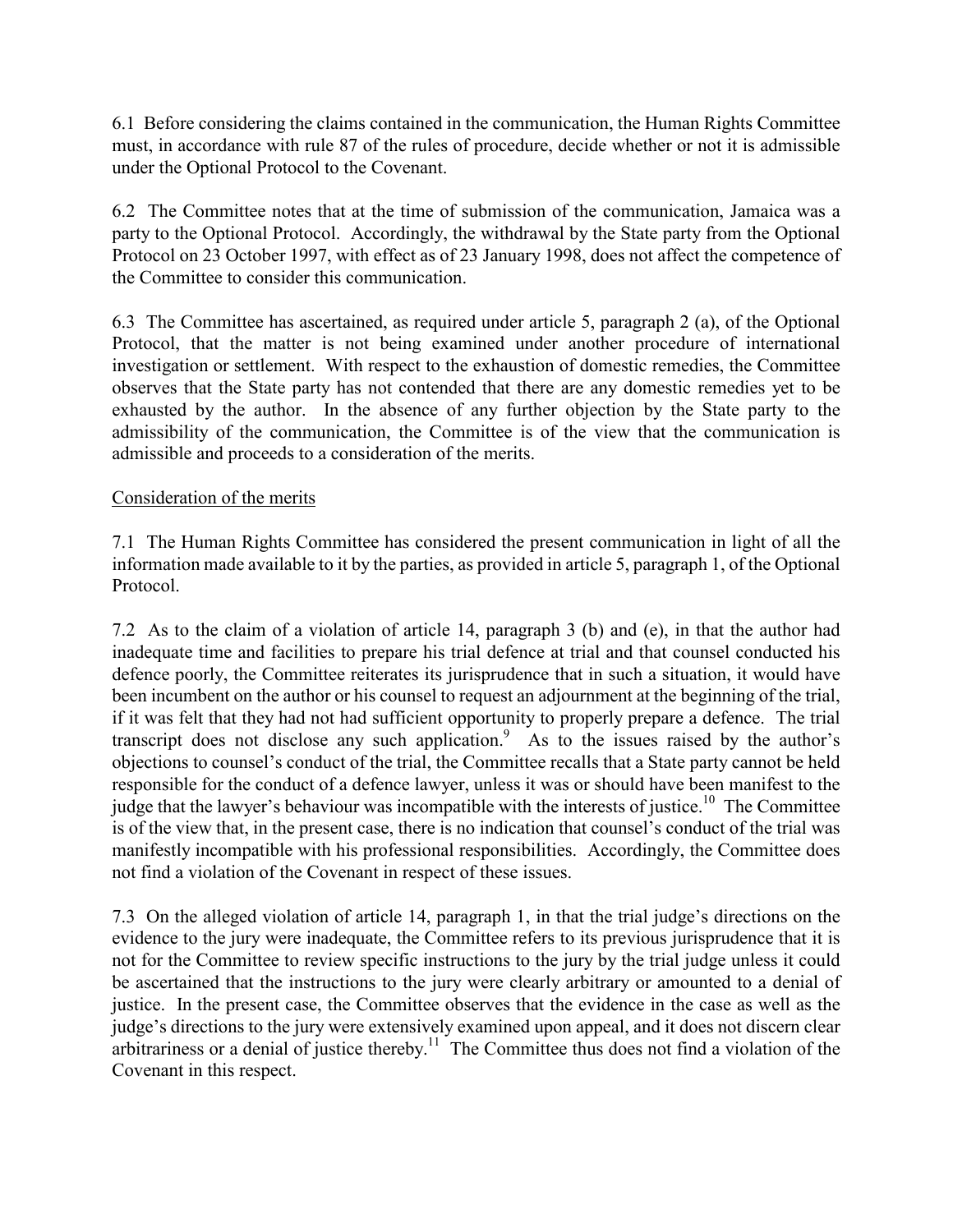7.4 As to the claim of a violation of article 14, paragraphs 3 (b) and 5, concerning the preparation and conduct of the appeal, the Committee notes that the author signed the application for leave to appeal which detailed the grounds of appeal and is therefore not in a position to claim he was unable to instruct his appellate lawyer. Moreover, the Committee recalls its jurisprudence (referred to in paragraph 7.2 above) that a State party cannot generally be held responsible for the conduct of a lawyer in court. In this case, the Committee does not discern any exceptional matter in the manner the appeal was conducted that would warrant departure from this approach. Accordingly, the Committee does not find a violation of the Covenant in respect of these issues.

7.5 As to the claim of a violation of article 14, paragraph 3 (c), in the form of the delay of three years and one month between the filing of his notice of appeal and its eventual disposition, the Committee notes the particular circumstance of this case that the author lodged his appeal immediately at the close of trial on the day that he was convicted. Noting also that the State party has not provided any explanation for the delay or presented any factors by which the delay could be attributed to the author, the Committee considers that the facts disclose a violation of article 14, paragraph 3 (c).

7.6 As to the claim of a violation of article 14, paragraph 2, deriving from violations of fair trial guarantees in article 14, paragraphs 1 and 3, the Committee observes that, in the light of its findings on the above in respect of the latter provisions, no separate issue arises under article 14, paragraph 2.

7.7 As to the author's claims of a violation of articles 9, paragraph 1, and 14, paragraphs 1 and 3, subparagraphs (a), (b) and (d), arising from the commutation of his sentence and the setting of a seven-year period before parole issues might arise, the Committee refers to its previous jurisprudence that the commutation process is not one attracting the guarantees of article  $14.^{12}$  Nor does the Committee share the view that a substitution of the death penalty with life imprisonment, with a prospect of parole in the future, is a "re-sentencing" tainted with arbitrariness. It follows from this conclusion that the author continued to be legitimately detained pursuant to the original sentence, as modified by the decision of commutation, and that no issue of detention contrary to article 9 arises. Accordingly, the Committee does not find a violation of the Covenant with respect to these matters.

7.8 As to the author's claims under articles 7 and 10, paragraph 1, concerning the specific conditions and length of his detention on death row, the Committee must, in the absence of any responses by the State party, give due credence to the author's allegations as not having been properly refuted. The Committee considers, as it has repeatedly found in respect of similar substantiated allegations, $^{13}$  that the author's conditions of detention as described violate his right to be treated with humanity and with respect for the inherent dignity of the human person, and are therefore contrary to article 10, paragraph 1. In the light of this finding in respect of article 10, a provision of the Covenant dealing specifically with the situation of persons deprived of their liberty and encompassing for such persons the elements set out generally in article 7, it is not necessary to separately consider the claims arising under article 7.

8. The Human Rights Committee, acting under article 5, paragraph 4, of the Optional Protocol to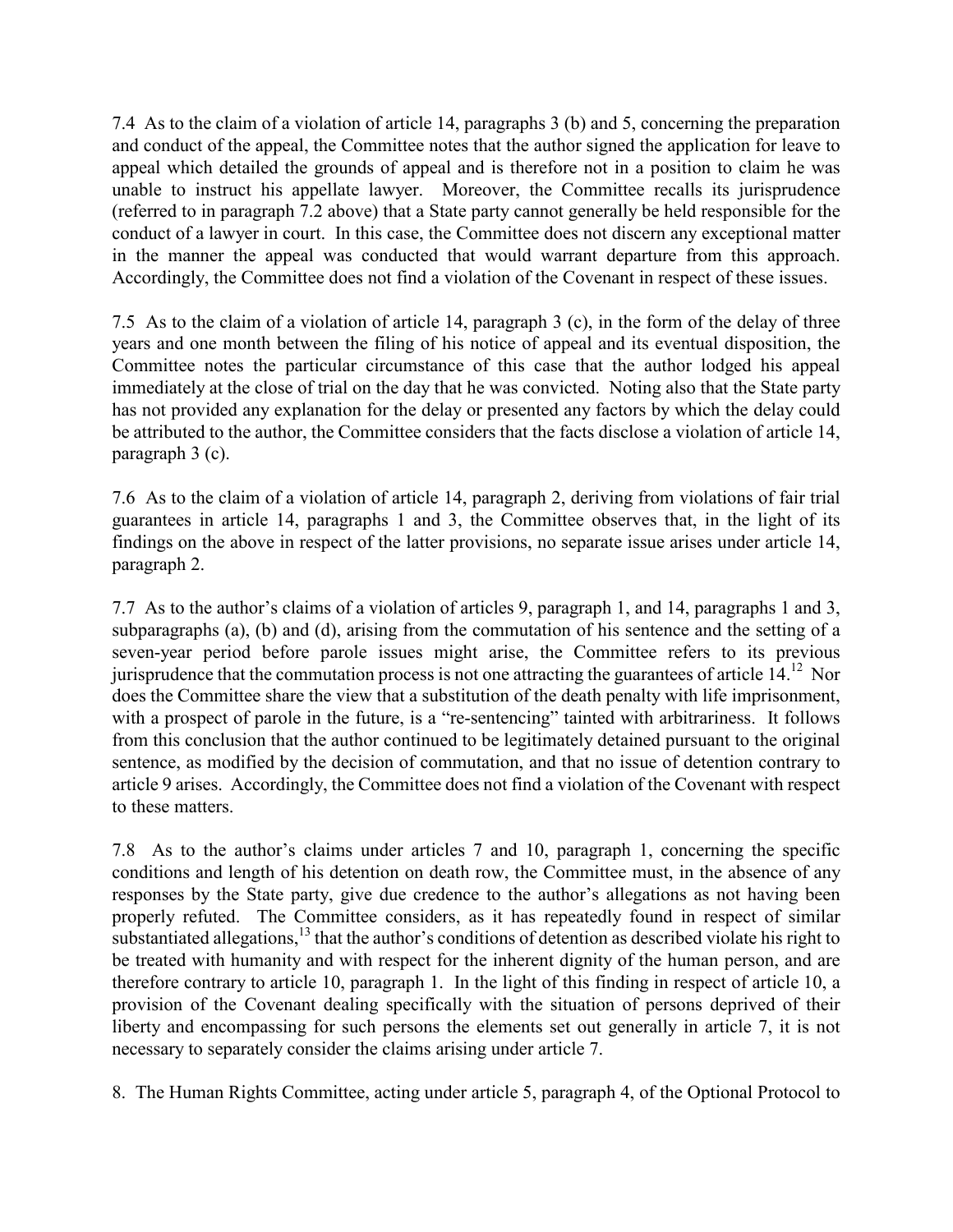the International Covenant on Civil and Political Rights, is of the view that the facts before it disclose a violation of articles 10, paragraph 1, and 14, paragraph 3 (c), of the Covenant.

9. In accordance with article 2, paragraph 3 (a), of the Covenant, the State party is under an obligation to provide the author with an effective remedy. The State party is also under an obligation to improve the present conditions of detention of the author, or to release him.

10. On becoming a State party to the Optional Protocol, Jamaica recognized the competence of the Committee to determine whether there has been a violation of the Covenant or not. This case was submitted for consideration before Jamaica's denunciation of the Optional Protocol became effective on 23 January 1998; in accordance with article 12 (2) of the Optional Protocol it continues to be subject to the application of the Optional Protocol with respect to this case. Pursuant to article 2 of the Covenant, the State party has undertaken to ensure to all individuals within its territory or subject to its jurisdiction the rights recognized in the Covenant and to provide an effective and enforceable remedy in case a violation has been established. The Committee wishes to receive from the State party, within 90 days, information about the measures taken to give effect to the Committee's Views.

[Adopted in English, French and Spanish, the English text being the original version. Subsequently to be issued in Arabic, Chinese and Russian as part of the Committee's annual report to the General Assembly.

\* Made public by decision of the Human Rights Committee.

\*\* The following members of the Committee participated in the examination of the present communication: Mr. Abdelfattah Amor, Mr. Prafullachandra Natwarlal Bhagwati, Mr. Maurice Glèlè Ahanhanzo, Mr. Walter Kälin, Mr. Ahmed Tawfik Khalil, Mr. Rajsoomer Lallah, Mr. Rafael Rivas Posada, Mr. Nigel Rodley, Mr. Martin Scheinin, Mr. Ivan Shearer, Mr. Hipólito Solari Yrigoyen, Ms. Ruth Wedgwood, Mr. Roman Wieruszewski and Mr. Maxwell Yalden.

# Notes

<sup>1</sup> Prison Conditions in Jamaica: An Americas Watch Report (Human Rights Watch, New York, May 1990).

 $2$  Ibid. at 13 and, further, *Report of the Task Force on Correctional Services* (Ministry of Public Services, Jamaica, March 1989).

 $3$  The sentence of death penalty was commuted to life imprisonment pursuant to the judgement of the Privy Council in Pratt and Morgan v. Jamaica. It is unclear on exactly what date the decision of commutation was taken by the Governor-General.

 $4 \text{ In Bell v. Director of Public Processing [1986] LRC 392, the Privy Council accepted that in }$ Jamaica there exists a real difficulty in securing the attendance of witnesses at court.

 $5$  Case No. 8/1977, Views adopted on 3 April 1980.